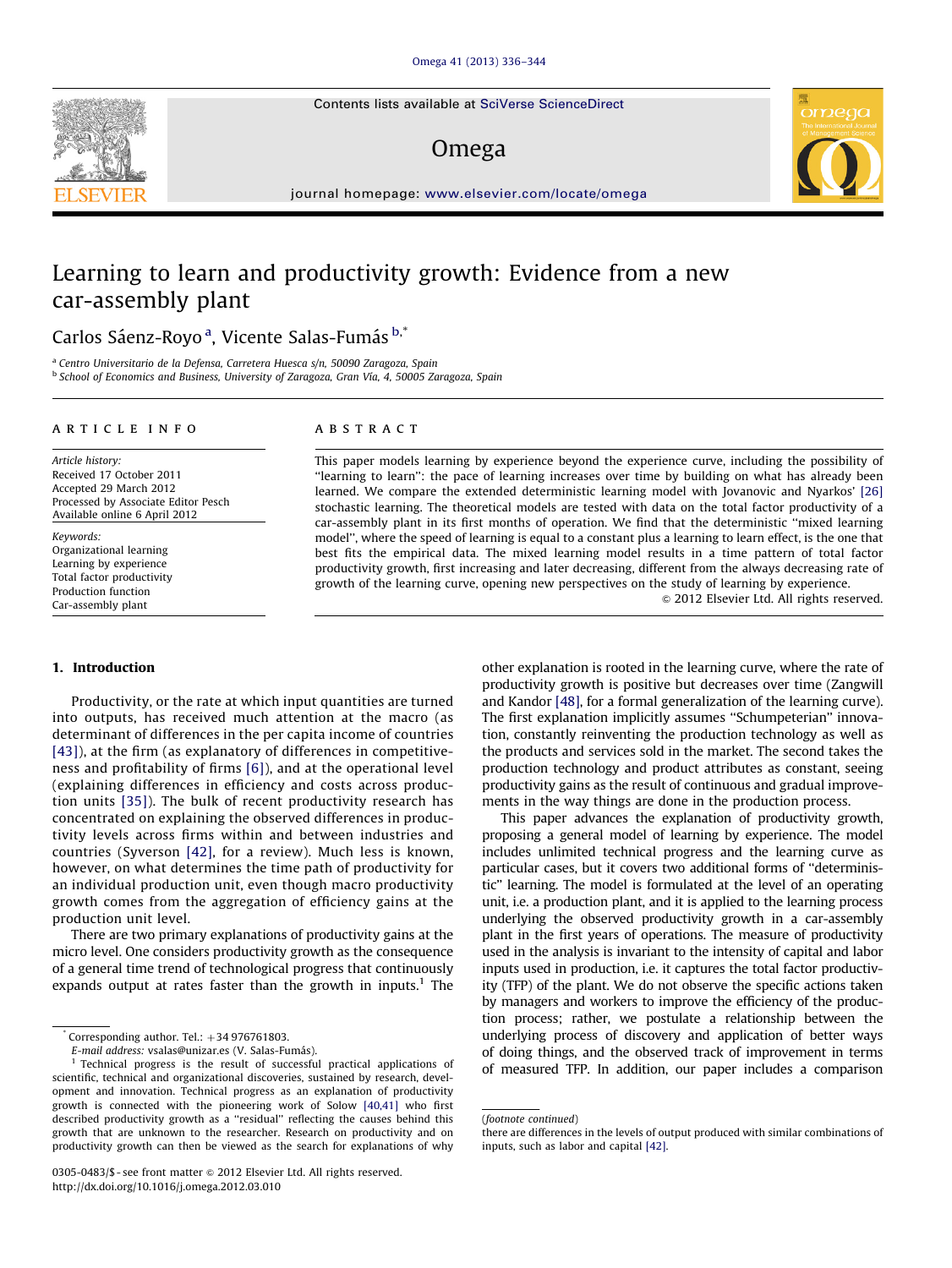between the proposed class of deterministic models with the ''stochastic'' learning model of Jovanovic and Nyarko [\[26\]](#page--1-0).

We find that the learning model that best fits the empirical data is what we call mixed learning, i.e., workers and managers of the plant combine a fixed rate of learning with a ''learning to learn'' capability as more knowledge is acquired. The mixed learning model implies that the results of learning translate into a first period of accelerated productivity growth, followed by another period of decelerated growth, until the maximum level of operating efficiency is attained. This is precisely what we observe in the data. Other learning models, such as the exponential version of the learning curve, and Jovanovic and Nyarko's [\[26\]](#page--1-0) stochastic learning model, do not capture the S shape in the evolution of TFP over time. Although the evidence is obtained from a single plant, the results of the paper suggest that existing explanations of TFP growth, such as generalized technical progress and the learning curve, are incomplete, and other forms of deterministic learning such as learning to learn or mixed learning should also be considered.

As for the relation of the paper to the existing literature, the theory section of the paper is in line with Zangwill and Kandor [\[48\]](#page--1-0), who model the process of continuous improvement compatible with the learning curve [\[4,47](#page--1-0)] as evidence of such improvement. Our paper is different in that we model the process of learning without limiting the results of the process to those compatible with the evidence of the learning curve. In fact, as mentioned earlier, the pattern of performance improvement of the learning curve is one of four possible results in the class of ''deterministic'' learning models.

The learning curve, and in general, learning by doing, has been applied to units of varying complexity, from single machines (especially scheduling problems, [\[9](#page--1-0),[24,45\]](#page--1-0)) to plants [\[1,5,39\]](#page--1-0) and firms [\[46,31,32](#page--1-0),[6](#page--1-0)]. The performance measures considered in prior research include cost [\[47](#page--1-0),[48,39\]](#page--1-0), productivity [\[1,6,21](#page--1-0)], and quality [\[15\]](#page--1-0), as well as complex measures such as overall equipment effectiveness [\[46\]](#page--1-0).

This paper is unique in that the learning unit is a start-up assembly plant, enabling us to study learning at the moment in time when it can be expected to be particularly important. The plant produces a homogeneous output and we have monthly data on the number of cars assembled. The time interval between measurements of performance is short and the effects of learning on performance are observed shortly after management decisions, spurred by what has been learned, are implemented. The monthly frequency of observations assures sufficient observations to estimate the learning model for a total time period when the car model assembled in the plant remained unchanged, as well as the main parameters of the production function different from the TFP parameter. The parameters of the production function are estimated jointly with those that capture the features of the learning process, using the Error Correction Mechanisms [\[17\],](#page--1-0) which is another innovation of the paper. TFP has been used before as an indicator of the results of the learning process at the firm and industry level, but not often, if at all, at the plant level.

The rest of the paper is organized as follows. Section 2 presents a description of the theories of learning and their respective analytical formulations for empirical estimation purposes. [Section](#page--1-0) [3](#page--1-0) contains the application of the theory to the case study of the assembly plant. Finally, in [Section 4,](#page--1-0) we present the discussion of our results and the main conclusions of our paper.

#### 2. Learning theories and proposed models

#### 2.1. A brief review of the literature

There are three main learning mechanisms identified in the extensive literature on this topic [\[2\].](#page--1-0) In one, individuals and groups learn from their own experience, refining the procedures previously set as the most effective way to perform the assigned tasks. This mechanism is known as learning-by-experience [\[4,47,3\]](#page--1-0). In another mechanism, individuals combine repetition with trial and error experimentation, intending to extract information about individual or group capabilities and about their absorptive capacity. This is defined as matching [\[34,29,26](#page--1-0)]. Finally, individuals learn from observation of the behavior and performance of others, or social learning [\[20,33\]](#page--1-0). The learning by experience mechanism is modeled as a deterministic process, while the matching mechanism has stochastic properties. In deterministic learning, there is an optimal way to perform the tasks, known by all collaborating agents, although internal forces condition the pace at which individuals and groups converge towards the optimal solution. When learning takes place in a stochastic environment, individuals do not exactly know the best way to perform an activity, since the observed outcomes from such a best way must be progressively inferred from a noisy signal.

Organizational learning and its translation into higher performance of firms, i.e. cost, productivity, quality, profits, and the like, has been extensively studied in the operations, management and economics literature. The research strategies vary. At the highest level, researchers see organizational learning as an endogenous resource depending on factors such as the absorptive capacity of the organization [\[14,19](#page--1-0)], the organization's culture [\[38\]](#page--1-0), and the transfer mechanisms from one part of the organization to the other [\[13\].](#page--1-0) At one level below, research on learning looks at the entry to the market of new ways of organizing work and of managing those involved, and investigates the rate at which innovations are adopted and diffused among firms, in one or several industries.<sup>2</sup> In this vein, certain studies go one step further and investigate the link between the adoption of new forms of work organization and human resource management practices, and the observed operating and financial performance of firms.<sup>3</sup> Another line of research focuses on the measurement of firm performance over time (productivity growth, for example) and explains performance as a function of some modeled learning process. Most of the research on the learning curve referenced above follows this approach, and it is our methodology in this paper, with TFP being the performance measure used to track improvements.

#### 2.2. Deterministic learning models

Let  $Q(t) = A(t)F(K, L; t)$  be the production function that summarizes a state of knowledge, at a moment of time, of the production of a good or service, in our case the assembly of cars.  $Q(t)$  is the output flow in period t; K is the level of capital input services; L is the level of labor input services; t refers to the time period, and  $A(t)$  is the total factor productivity parameter measuring the level of operating efficiency in period  $t$ . The learning models considered explain the time evolution of the TFP term  $A(t)$ for cases where the other parameters in  $F(K,L;t)$  remain constant over time (the time variable  $t$  applies only to input quantities). This is a standard assumption in studies that explain TFT as a result of learning by experience, where it is additionally assumed that the parameters  $inF(K,L;t)$  are the same for all plants and firms (see Balasubramanian and Lieberman [\[6\]](#page--1-0) for example). We believe that the assumption is appropriate for our empirical analysis, since our data come from only one production unit,

 $2$  See for example: Osterman [\[36\],](#page--1-0) Ichniowski and Shaw [\[22\]](#page--1-0), Cappelli et al. [\[11\]](#page--1-0). <sup>3</sup> See the papers of Adler and Clark [\[1\],](#page--1-0) Jones and Kato [\[25\]](#page--1-0), Ichniowski and

Shaw [\[22\],](#page--1-0) Ichniowski, Shaw and Pernushi [\[23\],](#page--1-0) Cappelli and Neumark [\[12\],](#page--1-0) Kato and Morishima [\[28\]](#page--1-0), Lieberman and Dhawan [\[31\]](#page--1-0), Ben-Ner and Lluis [\[8\]](#page--1-0).